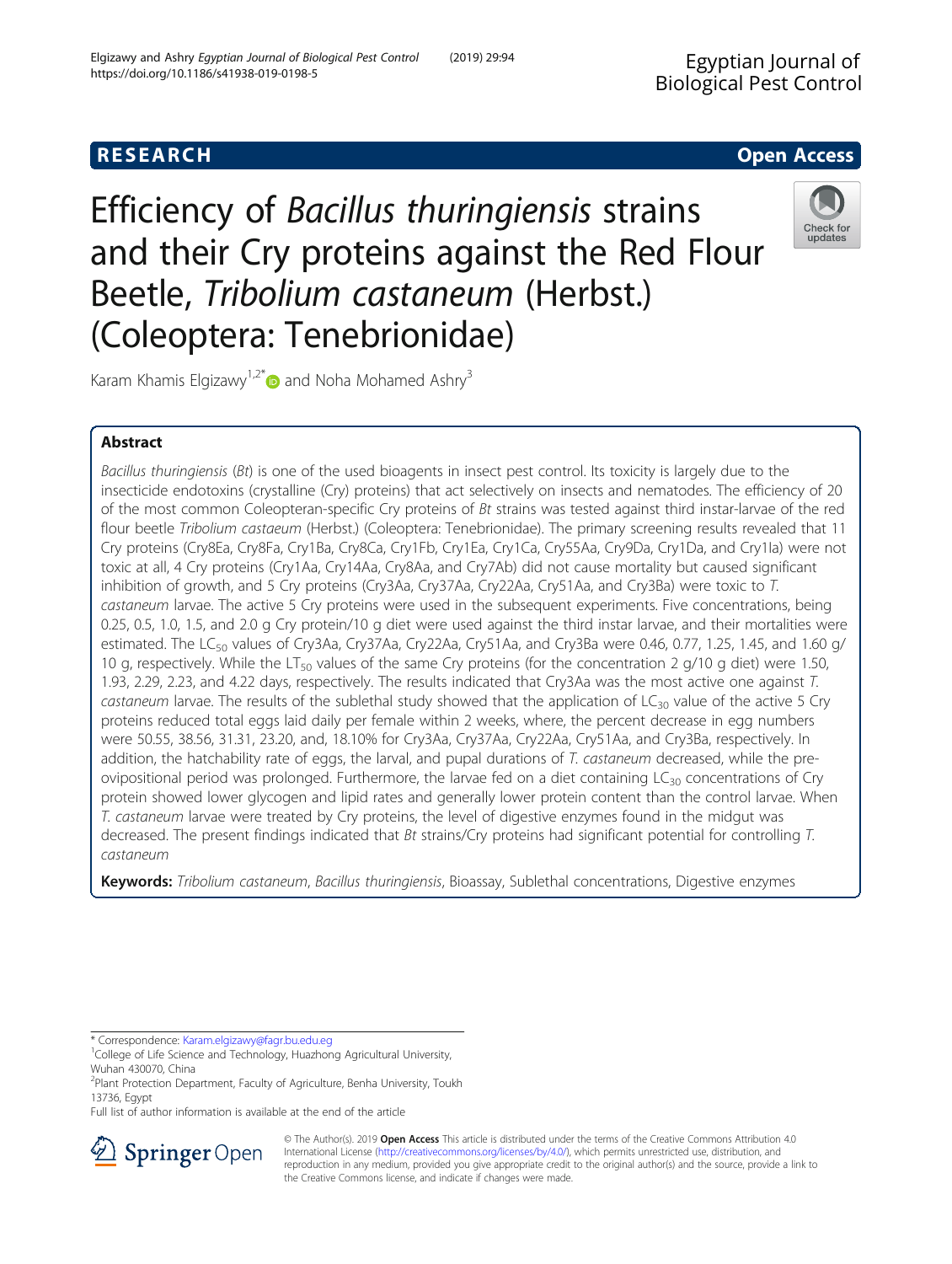## Background

Grains production is an important dietary component of human food in many countries. It is a good source of carbohydrates, vitamins, and some minerals, including trace elements like selenium in vegetarian diets of the majority of the population of the world (Poutanen, [2012](#page-8-0)). Stored grains insect pests can harm the national economy by infesting agricultural stored products (Jembere et al. [1995](#page-7-0)). The red flour beetle, Tribolium castaneum (Herbst.) (Coleoptera: Tenebrionidae) is a worldwide common pest of wheat flour. It also feeds upon dry fruits, pulses, and prepared cereal foods, where both larvae and adult beetles cause damage (Weston and Rattlingourd, [2000](#page-8-0)). The traditional control treatments in many countries depend on fumigants. Safety and environmental issues surrounding the use of chemical insecticides have led to a focus on the development of alternative control measures. One of the main effective alternatives to chemical control of insect pests is the biological control in nematodes as well as microbial agents viz., bacteria, fungi, viruses and protozoa (Cannon, [1993](#page-7-0)).

Among all the microbial agents, Bacillus thuringiensis (Bt) is considered one of the most common and widely used biological pesticide against insect pests (Lemaux, [2008\)](#page-7-0). Various types of Bt formulations are available in the market as a liquid and powders and represent 90% of all types of bioagents sold today. Bt produces different kinds of poisons with insecticidal efficiency. Proteinaceous protoxins forming crystals parallel to the Bt spores during sporulation and known as Cry proteins play an important role in Bt toxicity. Various Bt strains produce in excess of 200 diverse Cry protoxins that act selectively on narrow ranges of hosts (Bravo et al. [2007](#page-7-0)). In light of their insecticidal toxicity and amino acid sequences, they have been divided into groups numbered from Cry1 to Cry55 (Crickmore et al. [2014](#page-7-0)). Each group involves various subgroups classes and subclasses that differ in specificity and activity. The significance of Cry toxins has extraordinarily expanded over the most recent 20 years when the genes encoding them were introduced into plants (Gould, [1998](#page-7-0)). Genetically modified crops expressing Cry proteins are resistant to specific pests without influencing different segments of the agro-ecosystems (Yu et al. [2011\)](#page-8-0). Cry proteins are converted to active poisons by incomplete proteolytic cleavage that happens in the insect midgut (Ferre and Van Rie, [2002](#page-7-0)). Active toxin at that point ties to a particular receptor and is along these lines irreversibly embedded into the brush outskirt membrane of the epithelial midgut cells (Gilliland et al. [2002](#page-7-0) and Hernandez et al. [2004\)](#page-7-0). The membrane becomes punctured, and subsequent uncontrolled take-up of ions and water prompts the expanding of midgut cells and their possible lysis (Bravo et al. [2007\)](#page-7-0). The insect dies because of general septicemia. It must be noticed that insect species significantly change in their susceptibility to  $Bt$  and that the susceptible species can develop resistance whenever exposed to a Cry toxin for various generations (Tabashnik et al. [2003](#page-8-0)).

In the present study, the potential of 20 common Coleopteran-specific Cry proteins was determined and the most active 5 ones were evaluated against third instar larvae of T. castaneum based on  $LC_{50}$  values. Some biological parameters and digestive enzyme activity were assessed in larvae that fed on an artificial diet containing sublethal concentrations of Cry protein.

## Materials and methods

## Rearing of experimented species

Rearing of T. castaneum was carried out by collecting adults from infested wheat flour, dry fruits, grains, rice, semolina, etc. These adults were placed in glass jars of 300 ml capacity. Each jar was filled with 1/4 sterilized mixture of the diet regimen comprising of 90% semolina and 10% yeast extract. Fifty adults were added to each jar. Every third day, a new diet was added to acquire enough larvae and adults for bioassay experimentation. The larvae were reared at 30  $\pm$  1 °C and 60  $\pm$  5% RH. The third instar larvae and newly emerged adults were obtained and used in bioassay experiments.

## Bacillus thuringiensis strain

Bt has different Cry toxin protein types, each type usually acts on separate orders of insects (Crickmore et al. [1998](#page-7-0)). Twenty of the most common Coleopteran-specific Bt strains, which produce specific Cry proteins, were obtained from the State Key Laboratory of Agricultural Microbiology, Huazhong Agricultural University (Wuhan City, Hubei Province, China). Efficacy of 20 strains, listed in Table [1](#page-2-0) was evaluated against, T. castaneum.

## Microbiological technique

Bt strains were grown on Petri plates containing Luria-Bertani (LB) medium supplemented with the appropriate antibiotics at 28 °C for 24 h. For Cry protein production, the Bt strains were cultivated in a liquid ICPM medium (0.6% tryptone, 0.5% glucose, 0.1% CaCO<sub>3</sub>, 0.05% MgSO<sub>4</sub>, and 0.05% K<sub>2</sub>HPO<sub>4</sub>, PH 7.0) at 28 °C, 220 rpm for 3 days until cell lysis and complete sporulation. Smears of bacteria were stained by a simple stain for 1 min, washed with tap water, dried and observed under a light microscope to check the crystal production and morphology. After that, the culture was separated through centrifugation at 10000 rpm for  $2-3$  min. The collected sediment of Bt was mixed with distilled water and centrifuged at 300 rpm for 5 min. This centrifugation was repeated thrice in centrifugation tubes till all the media was washed away and the supernatant was discarded. At the bottom of the tube, the sediment was obtained, which was dried in an oven. The dried sediment was crushed in a pestle mortar to form the fine granule like powder.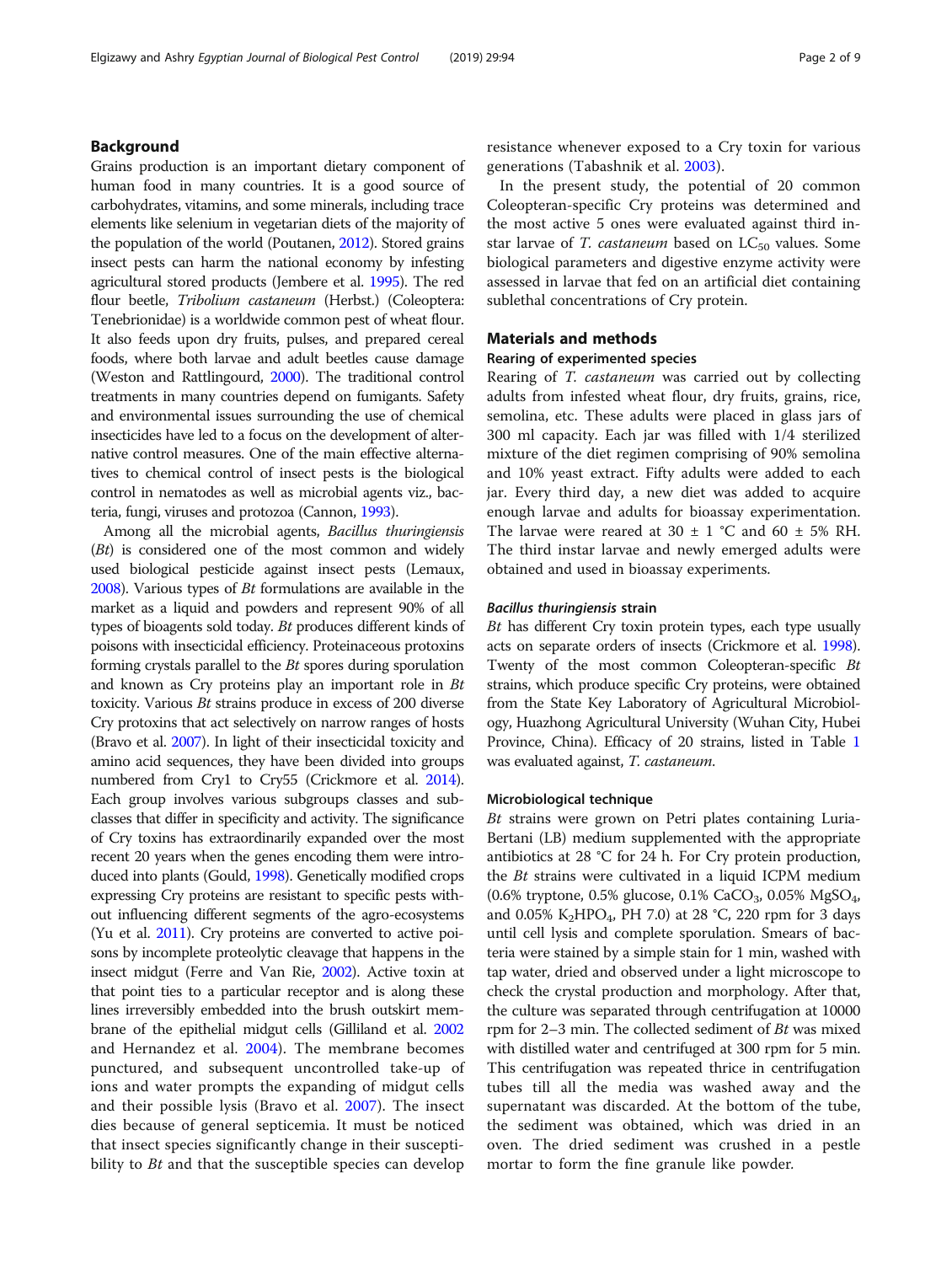| No.            | Bt strain       | The produced Cry protein | No. | Bt strain       | The produced Cry protein |
|----------------|-----------------|--------------------------|-----|-----------------|--------------------------|
|                | 20140314RJT017  | Cry1Aa                   | 11  | 20140926WHHT029 | Cry8Aa                   |
| $\overline{2}$ | 20140308CSFT034 | Cry1Ba                   | 12  | 20150611XART270 | Cry8Ca                   |
| 3              | 20140923LMMT088 | Cry1Ca                   | 13  | 20150611XART270 | Cry8Ea                   |
| $\overline{4}$ | 20140923LMMT088 | Cry1Da                   | 14  | 201412277HT080  | Cry8Fa                   |
| 5              | 20140221WWHT003 | Cry1Ea                   | 15  | 20141023WST136  | Cry9Da                   |
| 6              | 20141023WST132  | Cry1Fb                   | 16  | 20141202CGP002  | Cry14Aa                  |
| 7              | 20140907CDWT115 | Cry1la                   | 17  | 20141126CLLT002 | Cry22Aa                  |
| 8              | 20140919KYYT015 | Cry3Aa                   | 18  | 20141008WHHT043 | Cry37Aa                  |
| 9              | 20140728LTT243  | Cry3Ba                   | 19  | 20131204YWYT028 | Cry51Aa                  |
| 10             | 20131203LTT036  | Cry7Ab                   | 20  | 20140415YJPT508 | Cry55Aa                  |

<span id="page-2-0"></span>Table 1 Different Bacillus thuringiensis strains and their cry proteins

## Insect bioassays

Insect bioassays included incorporating the toxin protein into the artificial insect diet was carried out in two steps (MacIntosh et al. [1990\)](#page-7-0). In the first step, the susceptibility of T. castaneum larvae to each Cry toxin tested was determined at a high protein concentration (2 g toxin/10 g diet) by incorporating the poison into the diet that offered to 30 larvae. The second step involved the determination of the  $LC_{50}$  for active Cry proteins. The concentration range used for each Cry protein was determined in preliminary bioassays. Thirty larvae were treated by each protein concentration. A variety of 5 concentrations (0.25, 0.5, 1.0, 1.5, and 2.0 g) were used for each toxin and mixed with a ten-gram diet, that is, 8 g semolina and 2 g of yeast extract. These concentrations were poured in glass vials and introduced 30 larvae in each vial separately. The bioassay was carried out three times. Control insects were fed an artificial diet without toxin. The insects' treatment were incubated at 25 °C and 60% RH. Mortality was observed, 1 day for 7 days. Data was analyzed by the probit analysis program and the  $LC_{50}$  was calculated.

#### Sublethal effects

The effect of sublethal concentrations  $(LC_{30})$  of five active Cry proteins on certain biological aspects of T. castaneum adults was evaluated. The adults of T. castaneum (2 days old) were fed on the treated diet ( $LC_{30}$  of Cry protein) in a glass vial for 7 days. Then, certain biological aspects of surviving adults after treatment were studied to assess the number of eggs laid by a female for 14 days. Unmated females were paired in  $3 \times 4$  cm glass tubes, containing small amounts of wheat flour, and covered with muslin. For estimating the incubation period of eggs and the developmental periods for the various stages, 1-day-old eggs were used. Individually, 10 replicates were used for each treatment. The incubation period of the egg was recorded. The developmental stages were observed, and their durations were also estimated. In this respect, the following parameters were recorded: average number of eggs laid daily per female, average total number of eggs laid per female during 2 weeks, pre-ovipositional period, incubation period of eggs, hatchability of eggs, average duration of larval stage, duration of pupal stage, and total developmental period of immature stages.

## Biochemical analyses

For the biochemical studies, the third instar larvae were permitted to feed on a diet containing Cry proteins as well as the control diet. After 5 days of feeding on diets, larvae from each treatment were cold anesthetized independently at 5 °C. Consequently, total protein, glycogen, and lipid content were determined, and control larvae were treated for estimating the following components as depicted underneath. For each treatment, 6 to 8 replicates were used. To determine protein concentration, the strategy of Lowry et al. [1951](#page-7-0) was used, while to estimate the glycogen content anthrone reagent was used and described by Yuval et al. [1998](#page-8-0) with some modifications. Whilst to determine lipid content, lipids were extracted from individual larvae according to Van Handel, [\(1985](#page-8-0)) with some modifications.

## Digestive enzyme activity assays

Third-instar larvae of T. castaneum were fed on a diet containing a concentration of  $LC_{30}$  value Cry proteins and reared as explained before. After 5 days post-treatment, the surviving larvae were individually Nathan submerged in ice-cold 0.15 M NaCl, and the midguts were dissected by the aid of a stereomicroscope (Stemi SV6 ZEISS, Germany) according to Borzoui and Bandani, [2013.](#page-7-0) The α-amylase activity was determined using the method of Bernfeld, [1955](#page-7-0), using 1% starch as a substrate in the Tris-HCl buffer (pH 8). General proteolysis activity was determined by the method of Elpidina et al. [2001,](#page-7-0) using 1.5% azocasein as a substrate in a glycine-NaOH buffer (pH 10).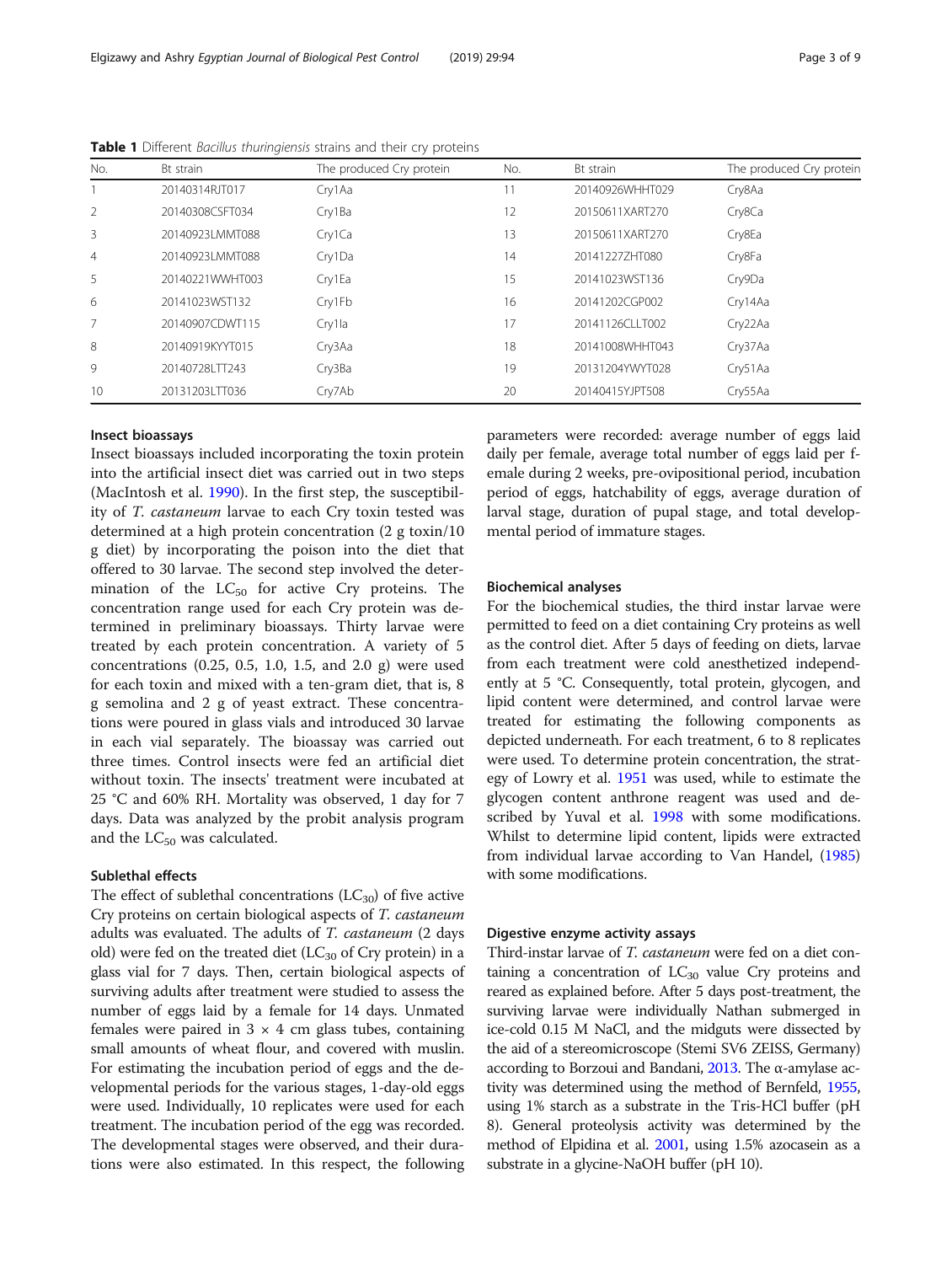## Data analyses

The data were corrected according to Abbott's formula (Abbott, [1925\)](#page-7-0), and they were subjected to probit analysis using LDP line software according to Finney, [1971](#page-7-0) to estimate  $LC_{30}$ ,  $LC_{50}$ , and  $LC_{99}$  values of Cry proteins against third instar larvae of T. castaneum. Mortality percentages for different exposure times were subjected to analysis of variance (one-way ANOVA), using the statistical program (SPSS 2001) for probit analysis (Steel et al. [1997\)](#page-8-0).

## Results and discussion

## Toxicity of Bt strains/Cry toxins

T. castaneum larvae showed different degrees of susceptibility to 20 of the most common Coleopteran-specific Cry proteins produced by Bt strains. At the concentration tested (2 g of toxin/10 g of artificial diet), the mortality percentages obtained with 11 Bt strains/Cry toxins (Cry8Ea, Cry8Fa, Cry1Ba, Cry8Ca, Cry1Fb, Cry1Ea, Cry1Ca, Cry55Aa, Cry9Da, Cry1Da, and Cry1Ia) were non-significantly different than those from the control larvae (reared on a toxin-free diet). Consequently, when a Cry toxin caused no mortality in T. castaneum, it was attributed to the lack of toxic activity of that particular Cry toxin or a reduced feeding rate on the toxin-contaminated diet. No mortality was observed with 4 Bt strains/Cry protein (Cry1Aa, Cry14Aa, Cry8Aa, and Cry7Ab), but those caused significant inhibition of growth. Five Bt strains/Cry proteins (Cry3Aa, Cry37Aa, Cry22Aa, Cry51Aa, and Cry3Ba) were toxic against T. castaneum larvae and resulted in larval mortality, which increased as the concentration was increased. These active 5 Cry toxins were used in the subsequent experiments.

## Mortality of T. castaneum after feeding on diet contaminated with Cry toxin

Third instar larvae of T. castaneum were susceptible to the 5 Cry protein treatments showing high toxicity when incorporated into the diet. The  $LC_{30}$ ,  $LC_{50}$ , and  $LC_{99}$  of Cry proteins are presented in Table 2. The lowest  $LC_{50}$ value (highest toxicity) against third instar larvae of T. castaneum was with Cry3Aa  $(0.46 \text{ g}/10 \text{ g})$ , followed by Cry37Aa, Cry22Aa, Cry51Aa, and Cry3Ba (0.77, 1.25, 1.45, and 1.60 g/10 g), respectively. The  $LT_{30}$ ,  $LT_{50}$ , and  $LT_{99}$  values of Cry proteins to third instar larvae of T. castaneum are shown in Table [3](#page-4-0). The results showed that the efficacy of Cry3Aa was faster than the other Cry proteins, followed by Cry37Aa, Cry22Aa, Cry51Aa, and Cry3Ba, respectively. The cumulative mortality percentage on third instar larvae of T. castaneum after 7 days of exposure and different concentrations of Cry proteins were shown in Fig. [1](#page-4-0). The mortality percentage increased with increasing concentrations of Cry proteins. Generally, the active 5 Bt strains, which produced Cry proteins had toxic effects on third instar larvae of T. castaneum, although the toxicity of Cry3Aa was the highest.

Isolation and characterization of Bt strains is a common practice in search of biocontrol of insect pests (Magda, [2006\)](#page-7-0). Nonetheless, investigators continued to seek new strains of Bt from diverse habitats, as each strain produces its characteristic effectiveness of its crystal protein, and the insecticidal activity of these proteins also differs considerably. In the present study, the screened strains were analyzed using a toxicity bioassay for their potency against T. castaneum larvae; which is known as one of the most damaging insects to stored grain products worldwide (Toews et al. [2005\)](#page-8-0). Also, Bt is already reported as an effective biocontrol agent against lepidopteran and coleopteran larvae (Tamez-Guerra et al. [2004](#page-8-0)). The isolated toxins from various Cry proteins were tested by five concentrations (0.25, 0.50, 1.00, 1.5, and 2 g/10 g). The results were found to be dosage-dependent, and the percentage mortality of the tested insect increased in proportion with increased toxin concentration. In the present study, the results are in harmony with Van Frankenhuyzen, [2009](#page-8-0) who found that Cry3Aa and Cry37Aa had activity against T. castaneum, also López-Pazos et al. [2009](#page-7-0) found that Cry1B and Cry3

Table 2 Lethal and sublethal concentrations of various Cry proteins against third instar larvae of Tribolium castaneum 7 days post treatment

| Bt strains/Cry             |                       | Lethal concentration $\pm$ 95% F.L <sup>a</sup> . (g/10g diet) |                         | Slope $\pm$ SD  | Chi square $(y2)$ | $p$ value | R.    |
|----------------------------|-----------------------|----------------------------------------------------------------|-------------------------|-----------------|-------------------|-----------|-------|
| proteins                   | LC30                  | <b>LC50</b>                                                    | LC99                    |                 |                   |           |       |
| 20140919KYYT015<br>Cry3Aa  | 0.13<br>$0.05 - 0.20$ | 0.46<br>$0.32 - 0.58$                                          | 35.97<br>14.46-193.13   | $1.22 \pm 0.18$ | 4.12              | 0.24      | 0.952 |
| 20150420LHMT145<br>Cry37Aa | 0.21<br>$0.10 - 0.30$ | 0.77<br>$0.60 - 0.97$                                          | 67.66<br>23.48-493.82   | $1.19 \pm 0.18$ | 4.78              | 0.18      | 0.945 |
| 20141126CLLT002<br>Cry22Aa | 0.31<br>$0.17 - 0.44$ | 1.25<br>$0.97 - 1.75$                                          | 143.10<br>39.31-1857.32 | $1.13 \pm 0.19$ | 2.89              | 0.40      | 0.962 |
| 20131204YWYT02<br>8Cry51Aa | 0.31<br>$0.15 - 0.44$ | 1.45<br>$1.09 - 2.28$                                          | 296.91<br>60.05-9538.04 | $1.00 + 0.19$   | 3.66              | 0.29      | 0.942 |
| 20140728 TT243<br>Cry3Ba   | 0.38<br>$0.21 - 0.52$ | 1.60<br>$1.21 - 2.51$                                          | 229.43<br>52.95-4823.27 | $1.07 + 0.19$   | 0.91              | 0.82      | 0.985 |

<sup>a</sup>95 % Fiducial limits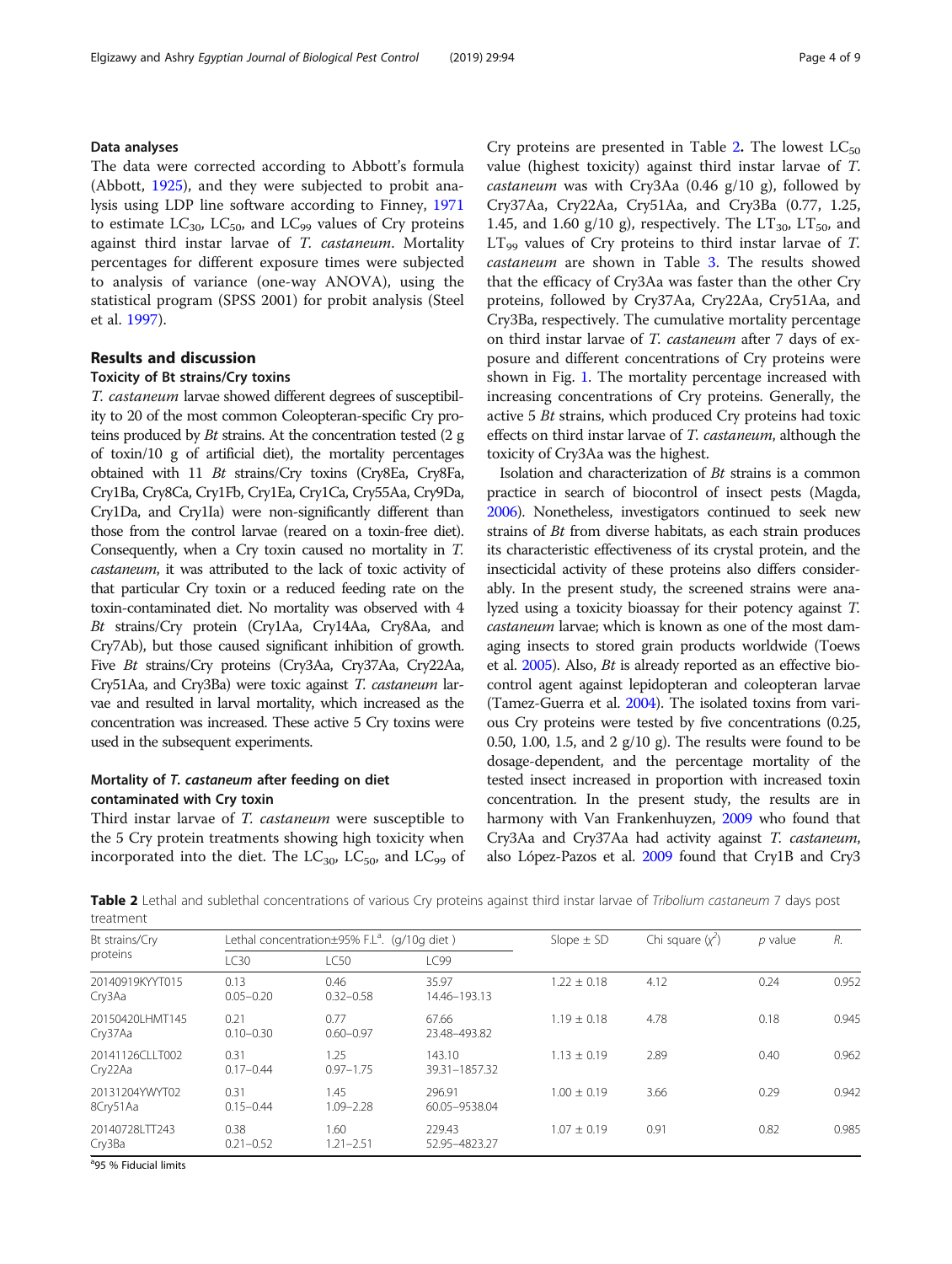| Lethal time (day) $\pm$ 95% F.L <sup>a</sup> |                       |                        | Slope $\pm$ SD  | Chi Square $(y2)$ | $p$ value | R.    |
|----------------------------------------------|-----------------------|------------------------|-----------------|-------------------|-----------|-------|
| LT30                                         | <b>LT50</b>           | LT99                   |                 |                   |           |       |
| 0.68<br>$0.44 - 0.90$                        | 1.50<br>$1.19 - 1.78$ | 22.71<br>14.77-44.42   | $1.97 \pm 0.22$ | 5.68              | 0.12      | 0.971 |
| 0.77<br>$0.49 - 1.04$                        | 1.93<br>$1.55 - 2.29$ | 44.76<br>25.15-115.31  | 1.70 0.21       | 4.14              | 0.24      | 0.971 |
| 0.79<br>$0.45 - 1.10$                        | 2.29<br>$1.82 - 2.77$ | 89.54<br>41.13-354.89  | 1.46 0.21       | 2.28              | 0.51      | 0.978 |
| 1.22<br>$0.83 - 1.56$                        | 3.23<br>$2.71 - 3.89$ | 92.15<br>44.37-319.17  | 1.59 0.21       | 0.38              | 0.94      | 0.996 |
| 1.66<br>$1.24 - 2.04$                        | 4.22<br>$3.55 - 5.23$ | 104.01<br>49.77-360.90 | 1.67 0.22       | 0.18              | 0.98      | 0.998 |
|                                              |                       |                        |                 |                   |           |       |

<span id="page-4-0"></span>Table 3 Lethal and sublethal times of various Cry proteins after treatment of third instar larvae of Tribolium castaneum at the highest concentration (2 g/10 g)

<sup>a</sup>95 % Fiducial limits

proteins from Bt were toxic to coleopteran beetles such as the Colorado potato beetle and the cottonwood leaf beetle. The toxin crystals are known to dissolve easily in the insect midgut, liberating the protoxin, which then undergoes proteolysis where one of the fragments binds to the cells of the midgut epithelium. The activated protein is reported to disrupt the osmotic balance of insect cells by forming pores in the cell membrane. The insects stop feeding due to gut paralysis and die within a few hours of ingestion (Marrone and Macintosh, [1993\)](#page-7-0). A variation was observed in the toxicity of various Cry proteins against T. castaneum. The highest mortality percentage resulted from Cry3Aa, followed by the isolates from Cry37Aa, Cry22Aa, and Cry51Aa, whereas the least activity effect was found when Cry3Ba was used against the target insect. Calculation of  $LC_{50}$  re-established these results, and the lowest  $LC_{50}$  was recorded for Cry3Aa, confirming it as the best potential source of the toxin, whereas the highest  $LC_{50}$  concentration (lowest potentiality) was recorded from Cry3Ba. These results confirmed the possible use of  $Bt$  strain toxin as a bio-insecticide against T. castaneum. These findings can guide future choices for environmentally friendly, integrated pest management strategies.

## Effect of sublethal concentrations on T. castaneum adults

The effect of sublethal concentrations  $(LC_{30})$  of 5 Cry protein on certain biological aspects of T. castaneum adults was evaluated and listed in Table [4.](#page-5-0) The results

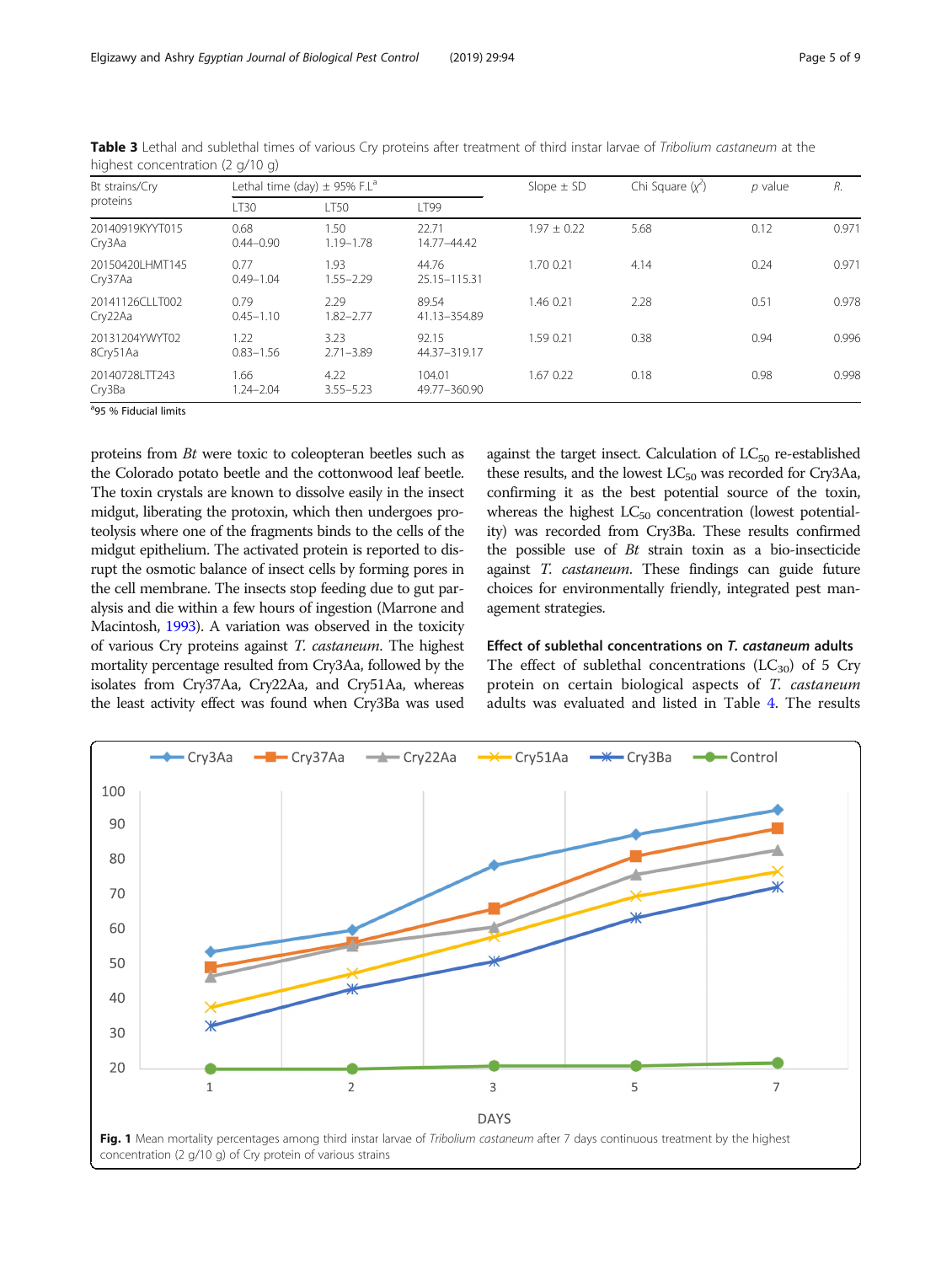<span id="page-5-0"></span>

| Table 4 Sublethal effects of LC30 values of five Bt strains/Cry proteins on certain biological aspects of Tribolium castaneum |  |  |  |
|-------------------------------------------------------------------------------------------------------------------------------|--|--|--|
|-------------------------------------------------------------------------------------------------------------------------------|--|--|--|

| Biological aspects                                         | Bt strains/Cry protein       |                                |                                |                              |                                  |                               |  |  |
|------------------------------------------------------------|------------------------------|--------------------------------|--------------------------------|------------------------------|----------------------------------|-------------------------------|--|--|
|                                                            | 20140919KYYT015<br>Cry3Aa    | 20150420LHMT145<br>Cry37Aa     | 20141126CLLT002<br>Cry22Aa     | 20131204YWYT028<br>Cry51Aa   | 20140728LTT243 Control<br>Cry3Ba |                               |  |  |
| Total eggs laid by T. castaneum<br>female during two weeks | $418.66 + 7.78$ <sup>+</sup> | 520.16 $\pm$ 8.97 <sup>E</sup> | $581.5 \pm 8.97^{\circ}$       | $650.16 \pm 4.07^C$          | $693.33 \pm 5.50^8$              | $846.66 \pm 7.08^{\text{A}}$  |  |  |
| Percent decrease in egg numbers                            | 50.55                        | 38.56                          | 31.31                          | 23.20                        | 18.10                            |                               |  |  |
| Total eggs hatching per female<br>during two weeks         | $329.50 \pm 8.40^+$          | $426.16 \pm 5.98^{\text{h}}$   | $481.16 \pm 4.44^D$            | 555.66 ± 4.32 <sup>C</sup>   | $622.50 + 4.63^{\circ}$          | $804.16 \pm 8.10^4$           |  |  |
| Hatchability rate of eggs                                  | 78.70 %                      | 81.92 %                        | 82.74                          | 85.46                        | 89.78                            | 94.98 %                       |  |  |
| Pre-oviposition period (day)                               | $6.83 \pm 0.75$ <sup>A</sup> | $6.12 \pm 0.75$ <sup>AB</sup>  | $5.60 + 0.89BC$                | $5.33 \pm 1.03^{BCD}$        | $4.16 \pm 0.75^{\text{CD}}$      | $4.66 \pm 0.51^{\text{CD}}$   |  |  |
| Incubation period of eggs (day)                            | $3.50 \pm 0.54^{\circ}$      | $4.50 \pm 0.54^8$              | $5.16 \pm 0.98^{AB}$           | $5.83 \pm 0.98$ <sup>A</sup> | $6.00 \pm 0.75$ <sup>A</sup>     | 5.16 $\pm$ 0.75 <sup>AB</sup> |  |  |
| Larval stage duration (day)                                | $21.16 \pm 1.03^{\circ}$     | $22.16 \pm 2.99^{BC}$          | $23.83 \pm 1.04^{AB}$          | $25.50 \pm 1.04^{\text{A}}$  | $25.83 \pm 1.21^{\text{A}}$      | $24.66 \pm 0.81^{\text{A}}$   |  |  |
| Pupal stage duration (day)                                 | $3.83 \pm 0.75^D$            | $4.50 \pm 0.83^{\text{BCD}}$   | $5.33 \pm 1.03$ <sup>ABC</sup> | $5.83 \pm 0.75^{AB}$         | $6.33 + 0.51A$                   | $4.83 + 0.75^{\circ}$         |  |  |
| Total development period of<br>immature stages (day)       | 28.66                        | 31.16                          | 33.99                          | 37.16                        | 38.13                            | 34.65                         |  |  |

Means followed by the same letter in a row are not significantly different at 0.05 level of probability

Letters above each treatment indicate significance between various Bt strains and control. Treatments with the same letter are not significantly different

revealed that treatment of T. castaneum adults with  $LC_{30}$  of 5 Cry proteins reduced significantly the number of daily deposited eggs per female throughout an observation period of 2 weeks by 50.55, 38.56, 31.31, 23.20, and 18.1% for Cry3Aa, Cry37Aa, Cry22Aa, Cry51Aa, and Cry3Ba, respectively. The pre-ovipositional period of females was prolonged by all Cry proteins, except Cry3Ba with which this period was decreased. The hatchability rates of daily laid eggs/female were significantly reduced with 5  $Bt$  strains/Cry protein than the control. There were remarkable differences between the treatments and the control for the total larval and the pupal durations and total developmental period of immature stages.

These results are on the same line with those obtained by Desneux et al.  $2007$  who stated that the  $LC_{30}$  was chosen for sublethal effect studies because it is the mortality threshold (30%) recommended for the use of pesticides in integrated pest management, and therefore it is crucial in assessing possible sublethal effects on pests. These sublethal effects should be evaluated because they could have a strong impact on the population dynamics of lepidopteran pests and could contribute to its management (Pineda et al. [2009\)](#page-7-0). In the present study, some of the biological parameters, such as total daily laid eggs/female for 2 weeks, hatchability rate of eggs, pre-ovipositional period, and incubation period of eggs, larval and pupal stage durations and total developmental period of immature stages of T. castaneum were evaluated after exposure to the active 5 Bt strain/Cry protein. In addition, Abedi et al. [2014](#page-7-0) studied the lethal and sublethal effects of Bt subsp. kurstaki on third instar larvae of Heliothis armigera under laboratory conditions. Their results showed that the application of  $LC_{30}$  value of Bt reduced the larval and pupal weights and increased larval and pupal durations. The longevity and fecundity of female adults were affected significantly by the bioinsecticides.

Female fecundity was reduced by treatments. In addition, Nouri-Ganbalani et al. [2016](#page-7-0) studied the toxicity and biological effects of Bt strains on third instar larvae of Plodia interpunctella under laboratory conditions. The high mortality of larvae, growth retardation, including reduced larval and pupal weight, and prolongation of immature stages development were recorded in the treatment. Similar effects were observed in the present study. Adults of several important coleopteran pests have been reported previously to suffer reduced fecundity after exposure to pesticides (Pineda et al., [2009\)](#page-7-0). In the present study also, Bt strains/Cry proteins caused reduced fecundity and successful pupation of T. castaneum.

## Total carbohydrate, lipid, and protein determinations

The results of the total carbohydrates, lipid, and protein in 7-14-day-old larvae of T. castaneum after fed on a diet containing  $LC_{30}$  of Cry proteins for 5 days are displayed in Table [5](#page-6-0) and showed a statistically significant reduction in energy reserves in comparison to control larvae. Exposure to the  $LC_{30}$  of Cry3Aa resulted in greater magnitude in the reduction 72.5, 77, and 37.3% in protein, glycogen, and lipid content, respectively, in comparison to untreated (control) larvae. While exposure to  $LC_{30}$  of Cry37Aa resulted in reductions in protein (53.6), glycogen (71.30%), and lipid (27.21%) content, in comparison to control larvae.

The mean total carbohydrate, lipid, and protein contents in all treatments were significantly reduced than control. The decrease in protein content was observed in the larvae fed on treated wheat barn than the control larvae. Reduction in protein content is a common phenomenon in insects after treatment with toxic compounds (Nathan et al. [2008](#page-7-0)). The present results are supported by several reports where the toxicity of *Bt* strains caused a reduced protein content of insects (Abedi et al. [2014](#page-7-0)). Lipids are an important source of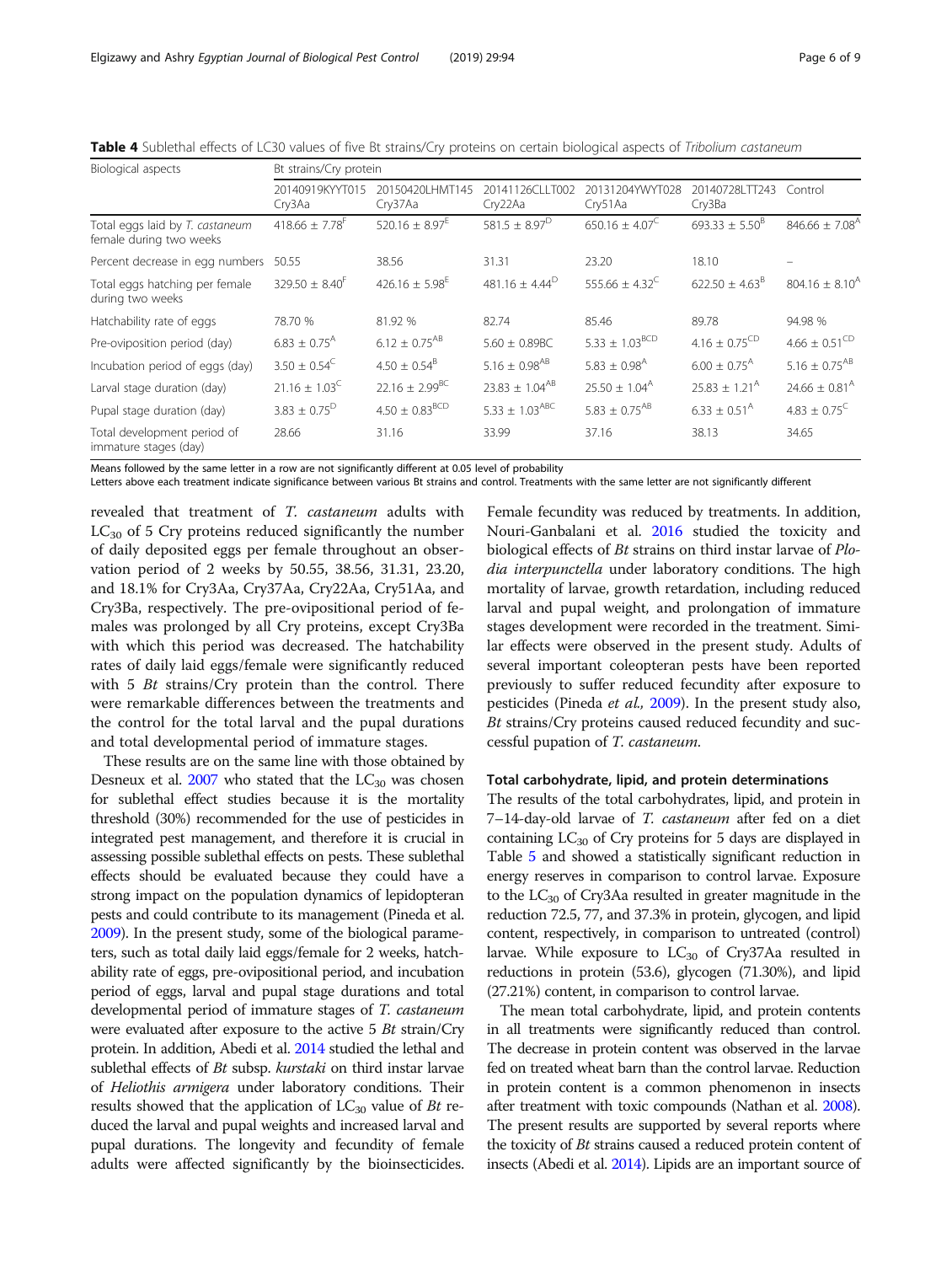| BT strains/Cry             | Total proteins                |                            | Total carbohydrates           |                            | Total lipids                  |                            |  |
|----------------------------|-------------------------------|----------------------------|-------------------------------|----------------------------|-------------------------------|----------------------------|--|
| protein                    | Activity<br>(mean $\pm$ S.E.) | Percent of<br>decrease (%) | Activity<br>(mean $\pm$ S.E.) | Percent of<br>decrease (%) | Activity<br>(mean $\pm$ S.E.) | Percent of<br>decrease (%) |  |
| Control                    | $27.38 \pm 3.38$ <sup>A</sup> |                            | 53.53 $\pm$ 2.59 <sup>A</sup> |                            | $1.58 \pm 0.35$ <sup>A</sup>  |                            |  |
| 20140919KYYT015<br>Cry3Aa  | $7.53 \pm 2.07^{\circ}$       | $-72.49$                   | $12.35 \pm 1.90^{\circ}$      | $-76.92$                   | $0.99 + 0.12$ <sup>BC</sup>   | $-37.34$                   |  |
| 20150420LHMT145<br>Cry37Aa | $12.68 + 2.47^C$              | $-53.68$                   | $15.36 + 2.99^D$              | $-71.30$                   | $1.15 \pm 0.16^8$             | $-27.21$                   |  |
| 20141126CLLT002<br>Cry22Aa | $14.28 + 1.84^C$              | $-47.84$                   | $28.23 + 3.06^{\circ}$        | $-47.26$                   | $0.80 \pm 0.06^{\circ}$       | $-49.36$                   |  |
| 20131204YWYT028<br>Cry51Aa | $16.68 + 1.49B^{C}$           | $-39.07$                   | $17.20 + 2.02^D$              | $-67.86$                   | $0.07 \pm 0.02^D$             | $-95.56$                   |  |
| 20140728LTT243<br>Cry3Ba   | $20.22 \pm 2.05^8$            | $-26.15$                   | $34.21 \pm 2.94^8$            | $-36.09$                   | $0.17 \pm 0.02^D$             | $-89.24$                   |  |

<span id="page-6-0"></span>Table 5 Energy reserves of treated third instar larvae of Tribolium castaneum at LC30 of Bt strains/Cry protein after 5 days of continuous exposure to the insecticide

Letters indicate significance between strains. Means in columns with the same letter are not significantly differ

energy and are reserved in fat bodies. The reserve of lipids during the feeding period increased but was reduced in the non-feeding stage, and their amount can vary with growth stage and feeding condition (Nouri-Ganbalani et al. [2016\)](#page-7-0).

## Digestive enzyme activity in midgut from T. castaneum after Cry protein treatments

The midgut of third instar T. castaneum larvae after 5 days of continuous feeding on Cry proteins showed,

statistically, significant reductions in  $\alpha$ -amylase and general protease activities than the midguts from control larvae (Fig. 2). Specifically, the midguts from larvae that fed on a diet containing an  $LC_{30}$  concentration of Cry3Aa showed only 52 and 68% of the a-amylase and general protease activities, respectively, found in midguts of the control larvae. Similarly, midguts from larvae that fed on a diet containing the  $LC_{30}$  of Cry37Aa showed only 42 and 56% of the a-amylase and general protease

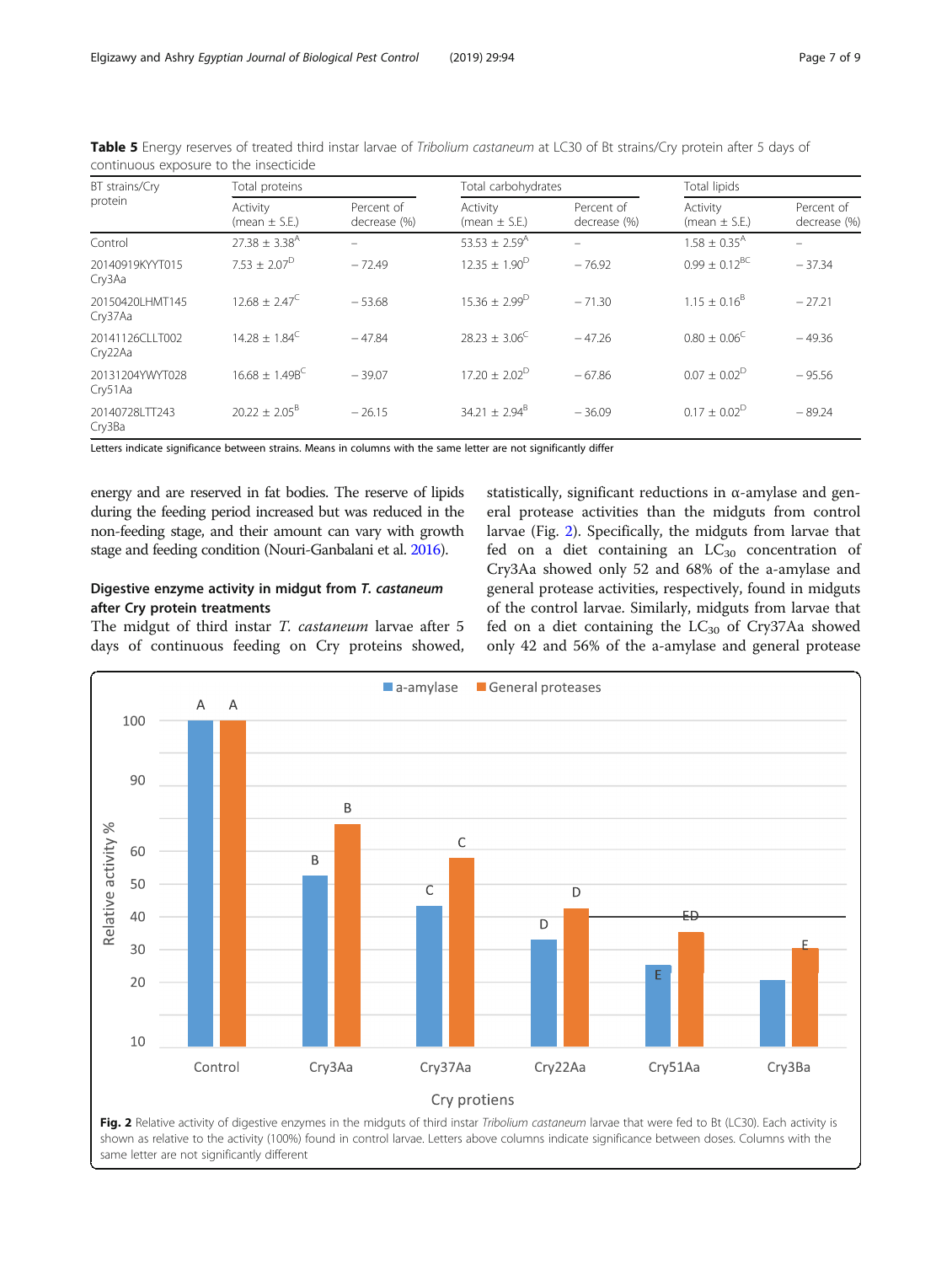<span id="page-7-0"></span>activities, respectively, found in control midguts. Midguts from larvae that fed on a diet containing  $LC_{30}$  of Cry3Ba showed lower a-amylase and general protease activities (20 and 30%, respectively) in comparison to midguts from control larvae, and in comparison to midguts from larvae that fed on a diet containing only one of the insecticides (Fig. [2\)](#page-6-0).

## Conclusion

The results of the present study showed that T. castaneum was susceptible to Cry3Aa, Cry37Aa, Cry22Aa, Cry51Aa, and Cry3Ba. The results indicated that Bt strains/Cry proteins, negatively, affected the total daily laid eggs per female for 2 weeks, the hatchability rate of eggs and the larval and pupal durations, while, those increased the preovipositional period of T. castaneum. Obtained data revealed that Bt strains/Cry proteins had a high potential for controlling T. castaneum. After laboratory studies, more attention should be devoted to stored grain evaluations to obtain more applicable results.

#### Abbreviations

ANOVA: Analysis of variance; Bt: Bacillus thuringiensis; CaCO<sub>3</sub>: Calcium carbonate; Cry: Crystalline; K<sub>2</sub>HPO<sub>4</sub>: Dipotassium phosphate; LC<sub>50</sub>: The median lethal concentration;  $LT_{50}$ : The median lethal time; MgSO4: Magnesium sulfate; NaCl: Sodium chloride

#### Acknowledgements

The authors are sincerely grateful to Prof. Ming Sun, State Key Laboratory of Agricultural Microbiology Huazhong Agricultural University, China, for providing the Bacillus thuringiensis strains/Cry proteins assayed in the present study.

#### Authors' contributions

The authors have equal contributions to this work. KE and NA released the research idea, design the research experiments, the main conceptual ideas, and proof outline, and performed the research experiments. KE screened the toxicity bioassay experiment and digestive enzyme activity assays. NA performed the microbiology and biochemical analysis experiments. EK and NA analyzed the data and wrote the manuscript. All authors read and approved the final manuscript.

#### Funding

There are no funding sources for this manuscript.

#### Availability of data and materials

The data and material of this manuscript are available upon reasonable request.

#### Ethics approval and consent to participate

This article does not contain any studies with human participants or animals.

#### Consent for publication

Neither the manuscript nor any part inside has been published elsewhere.

#### Competing interests

The authors declare that they have no competing interests.

## Author details

<sup>1</sup>College of Life Science and Technology, Huazhong Agricultural University, Wuhan 430070, China. <sup>2</sup>Plant Protection Department, Faculty of Agriculture, Benha University, Toukh 13736, Egypt. <sup>3</sup>Agriculture Microbiology Department, Faculty of Agriculture, Benha University, Toukh 13736, Egypt.

## Received: 20 October 2019 Accepted: 10 December 2019 Published online: 30 December 2019

#### References

- Abbott WS (1925) A method of computing the effectiveness of an insecticide. J Econ Entomol 18:265–267
- Abedi Z, Saber M, Vojoudi S, Mahdavi V, Parsaeyan E (2014) Acute, sublethal, and combination effects of azadirachtin and Bacillus thuringiensis on the cotton bollworm, Helicoverpa armigera. J Insect Sci 14:817–821
- Bernfeld P (1955) Amylases, a and b. Methods Enzymol 1:149–158
- Borzoui E, Bandani AR (2013) Wheat and triticale proteinaceous seed extracts inhibit gut a-amylase and protease of the carob moth, Ectomyelois ceratoniae. Mol Entomol. 4:13–21
- Bravo A, Gill SS, Soberón M (2007) Mode of action of Bacillus thuringiensis Cry and Cyt toxins and their potential for insect control. Toxicon 49:423–435
- Cannon RJ (1993) Prospects and progress for Bacillus thuringiensis-based pesticides. Pesticide Sci 37:331–335
- Crickmore N, Baum J, Bravo A, Lereclus D, Narva K, Sampson K, Schnepf E, Sun M, Zeigler DR (2014) Bacillus thuringiensis toxin nomenclature. [http://www.](http://www.btnomenclature.info/) [btnomenclature.info/](http://www.btnomenclature.info/)
- Crickmore N, Zeigler DR, Feitelson J, Schnepf E, Van Rie J, Lereclus D, Baum J, Dean DH (1998) Revision of the nomenclature for the Bacillus thuringiensis pesticidal crystal proteins. Microbiol Mol Biol 62:807–813
- Desneux N, Decourtye A, Elpuech JM (2007) The sublethal effects of pesticides on beneficial arthropods. Ann Rev Entomol 52:81–106
- Elpidina EN, Vinokurov KS, Gromenko VA, Rudenskaya YA, Dunaevsky YE, Zhuzhikov DP (2001) Compartmentalization of proteinases and amylases in Nauphoeta cinerea midgut. Arch Insect Biochem Physiol 48:206–216
- Ferre J, Van Rie J (2002) Biochemistry and genetics of insect resistance to Bacillus thuringiensis. Annu Rev Entomol 47:501–533
- Finney DJ (1971) "Probit Analysis". Cambridge University Press, Cambridge, London, 333pp.
- Gilliland A, Chambers CE, Bone EJ, Ellar DJ (2002) Role of Bacillus thuringiensis Cry1d endotoxin binding in determining potency during lepidopteran larval development. Appl Environ Microbiol 68:1509–1515
- Gould F (1998) Sustainability of transgenic insecticidal cultivars: integrating pest genetics and ecology. Annu Rev Entomol 43:7017–7026
- Hernandez CS, Rodrigo A, Ferré J (2004) Lyophilization of lepidopteran midgets: a preserving method for Bacillus thuringiensis toxin binding studies. J Invertebr Pathol 85:182–187
- Jembere B, Obeng-Ofori D, Hassanli L, Nyamasyo GN (1995) Products derived from the leaves of Ocimum kilimannd scharium (Labiatae) as post-harvest grain protectants against the infestation of three major stored product insect pests. Bull Entomol Res 85:361–367
- Lemaux PG (2008) Genetically engineered plants and foods: a scientist's analysis of the issues (part I). Annu Rev Plant Biol 59:771–812
- López-Pazos SA, Cortázar-Gómez JE, Cerón-Salamanca JA (2009) Cry1B and Cry3A are active against Hypothenemus hampei Ferrari (Coleoptera: Scolytidae). J Invertebr Pathol 101:242–245
- Lowry OH, Rosebrough NJ, Farr AL, Randall RJ (1951) Protein measurement with the Folin phenol reagent. J Biol Chem 193:265–275
- MacIntosh SC, Stone TB, Sims SR, Hunst PL, Greenplate JT, Marrone PG, Perlak FJ, Fischhoff DA, Fuchs RL (1990) Specificity and efficacy of purified Bacillus thuringiensis proteins against agronomically important insects. J Invertebr Pathol 56:258–266
- Magda AE (2006) Bacillus thuringiensis and Bacillus sphaericus biopesticides production. J Basic Microbiol 46(2):158–170
- Marrone PG, and Macintosh SC (1993) Resistance to Bacillus thuringiensis and resistance management. In: P.F. Entwistle JS, Cory MJ, Higgs S (eds.) Bacillus thuringiensis an environmental biopesticide: theory and practice. Hon Wiley , Chichester, England. 221-235.
- Nathan S, Choi MY, Seo HY, Paik CH, Kalaivani K, Kim JD (2008) Effect of azadirachtin on acetylcholineesterase activity and histology of brown plant hopper Nilaparvata lugens (Stal.) Ecotox. Environ Safety 70:244–250
- Nouri-Ganbalani G, Borzoui E, Abdolmaleki A, Abedi Z, Kamita SG (2016) Individual and Combined Effects of Bacillus thuringiensis and Azadirachtin on Plodia Interpunctella (Hübner) (Lepidoptera: Pyralidae). J Insect Sci 16(1):1–8
- Pineda S, Martinez AM, Figueroa JI, Schneider MI, Estal DP, Estal VE, Gomez B, Smagghe G, Budia F (2009) Influence of Azadirachtin and Methoxyfenozide on Life parameters of Spodoptera littoralis (Lepidoptera: Noctuidae). J Econ Entomol 102(4):1490–1496